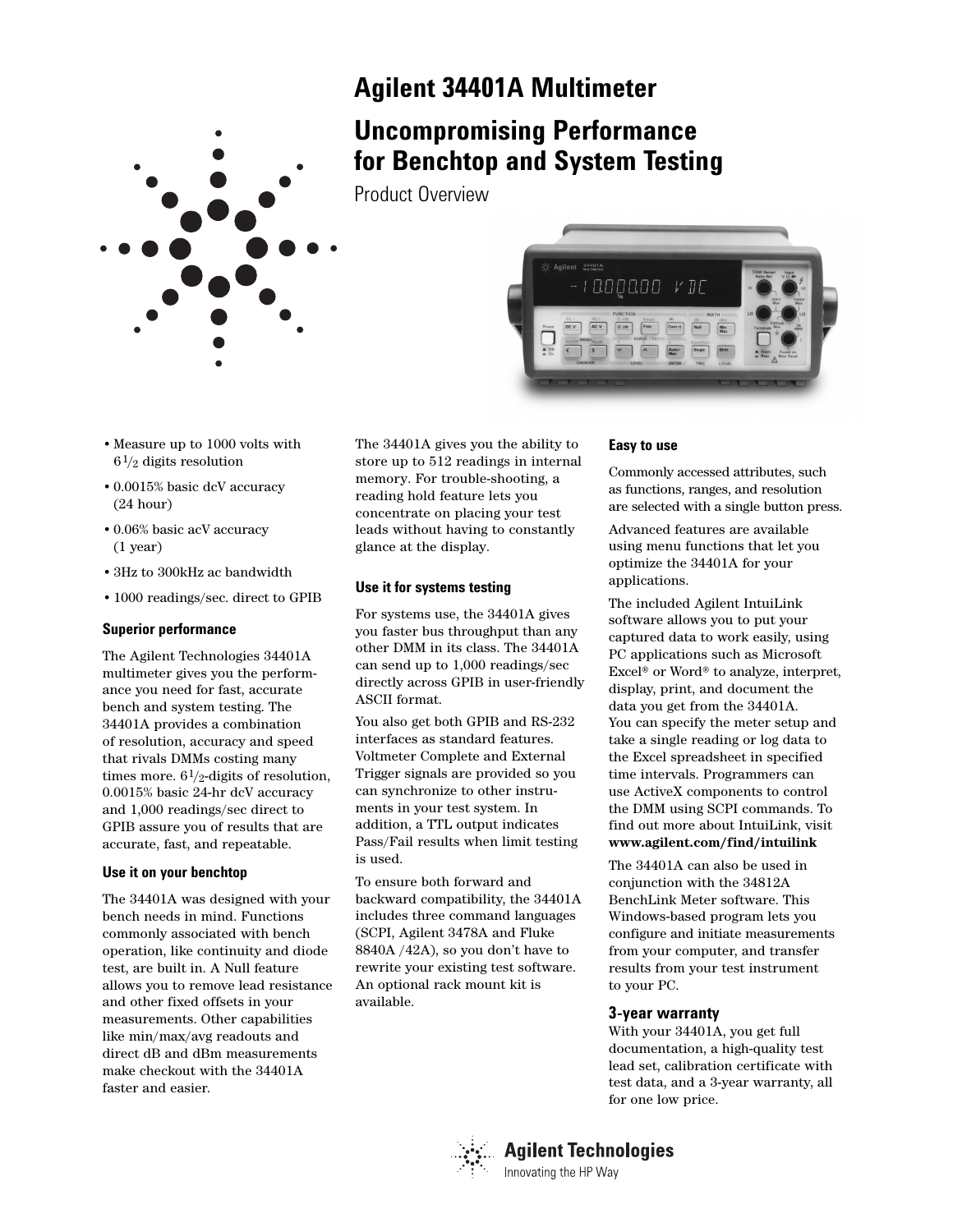| <b>Function</b>                              | Range <sup>[3]</sup>                                                                                                                               | Frequency,<br>etc.                                                                                                          | 24 Hour <sup>[2]</sup><br>$23^{\circ}$ C ± 1 $^{\circ}$ C                                                                                 | 90 Day<br>$23^{\circ}$ C ± 5°C                                                                                                    | 1 Year<br>$23^{\circ}$ C ± 5°C                                                                                                    | <b>Temperature</b><br><b>Coefficient</b><br>$0^\circ$ C – 18 $^\circ$ C<br>$28^{\circ}$ C – 55 $^{\circ}$ C                                     |
|----------------------------------------------|----------------------------------------------------------------------------------------------------------------------------------------------------|-----------------------------------------------------------------------------------------------------------------------------|-------------------------------------------------------------------------------------------------------------------------------------------|-----------------------------------------------------------------------------------------------------------------------------------|-----------------------------------------------------------------------------------------------------------------------------------|-------------------------------------------------------------------------------------------------------------------------------------------------|
| dc Voltage                                   | 100.0000 mV<br>1.000000 V<br>10.00000 V<br>100.0000 V<br>1000.000 V                                                                                |                                                                                                                             | $0.0030 + 0.0030$<br>$0.0020 + 0.0006$<br>$0.0015 + 0.0004$<br>$0.0020 + 0.0006$<br>$0.0020 + 0.0006$                                     | $0.0040 + 0.0035$<br>$0.0030 + 0.0007$<br>$0.0020 + 0.0005$<br>$0.0035 + 0.0006$<br>$0.0035 + 0.0010$                             | $0.0050 + 0.0035$<br>$0.0040 + 0.0007$<br>$0.0035 + 0.0005$<br>$0.0045 + 0.0006$<br>$0.0045 + 0.0010$                             | $0.0005 + 0.0005$<br>$0.0005 + 0.0001$<br>$0.0005 + 0.0001$<br>$0.0005 + 0.0001$<br>$0.0005 + 0.0001$                                           |
| <b>True rms</b><br>ac Voltage <sup>[4]</sup> | 100.0000 mV                                                                                                                                        | 3 Hz - 5 Hz<br>5 Hz - 10 Hz<br>10 Hz - 20 kHz<br>20 kHz - 50 kHz<br>50 kHz - 100 kHz<br>100 kHz - 300 kHz[6]                | $1.00 + 0.03$<br>$0.35 + 0.03$<br>$0.04 + 0.03$<br>$0.10 + 0.05$<br>$0.55 + 0.08$<br>$4.00 + 0.50$                                        | $1.00 + 0.04$<br>$0.35 + 0.04$<br>$0.05 + 0.04$<br>$0.11 + 0.05$<br>$0.60 + 0.08$<br>$4.00 + 0.50$                                | $1.00 + 0.04$<br>$0.35 + 0.04$<br>$0.06 + 0.04$<br>$0.12 + 0.04$<br>$0.60 + 0.08$<br>$4.00 + 0.50$                                | $0.100 + 0.004$<br>$0.035 + 0.004$<br>$0.005 + 0.004$<br>$0.011 + 0.005$<br>$0.060 + 0.008$<br>$0.20 + 0.02$                                    |
|                                              | 1.000000 V<br>to<br>750.000 V                                                                                                                      | 3 Hz - 5 Hz<br>5 Hz - 10 Hz<br>10 Hz - 20 kHz<br>20 kHz - 50 kHz<br>50 kHz - 100 kHz <sup>[5]</sup><br>100 kHz - 300 kHz[6] | $1.00 + 0.02$<br>$0.35 + 0.02$<br>$0.04 + 0.02$<br>$0.10 + 0.04$<br>$0.55 + 0.08$<br>$4.00 + 0.50$                                        | $1.00 + 0.03$<br>$0.35 + 0.03$<br>$0.05 + 0.03$<br>$0.11 + 0.05$<br>$0.60 + 0.08$<br>$4.00 + 0.50$                                | $1.00 + 0.03$<br>$0.35 + 0.03$<br>$0.06 + 0.03$<br>$0.12 + 0.04$<br>$0.60 + 0.08$<br>$4.00 + 0.50$                                | $0.100 + 0.003$<br>$0.035 + 0.003$<br>$0.005 + 0.003$<br>$0.011 + 0.005$<br>$0.060 + 0.008$<br>$0.20 + 0.02$                                    |
| Resistance <sup>[7]</sup>                    | 100.0000 Ω<br>1.000000 k $\Omega$<br>10.00000 k $\Omega$<br>100.0000 $k\Omega$<br>1.000000 $M\Omega$<br>10.00000 M $\Omega$<br>100.0000 M $\Omega$ | 1 mA Current Source<br>1 <sub>m</sub> A<br>$100 \mu A$<br>$10 \mu A$<br>$5.0 \mu A$<br>500 nA<br>500 nA     $10M\Omega$     | $0.0030 + 0.0030$<br>$0.0020 + 0.0005$<br>$0.0020 + 0.0005$<br>$0.0020 + 0.0005$<br>$0.002 + 0.001$<br>$0.015 + 0.001$<br>$0.300 + 0.010$ | $0.008 + 0.004$<br>$0.008 + 0.001$<br>$0.008 + 0.001$<br>$0.008 + 0.001$<br>$0.008 + 0.001$<br>$0.020 + 0.001$<br>$0.800 + 0.010$ | $0.010 + 0.004$<br>$0.010 + 0.001$<br>$0.010 + 0.001$<br>$0.010 + 0.001$<br>$0.010 + 0.001$<br>$0.040 + 0.001$<br>$0.800 + 0.010$ | $0.0006 + 0.0005$<br>$0.0006 + 0.0001$<br>$0.0006 + 0.0001$<br>$0.0006 + 0.0001$<br>$0.0010 + 0.0002$<br>$0.0030 + 0.0004$<br>$0.1500 + 0.0002$ |
| dc Current                                   | 10.00000 mA<br>100.0000 mA<br>1.000000 A<br>3.00000 A                                                                                              | <0.1 V Burden Voltage<br>< 0.6 V<br><1 V<br>$<$ 2 V                                                                         | $0.005 + 0.010$<br>$0.010 + 0.004$<br>$0.050 + 0.006$<br>$0.100 + 0.020$                                                                  | $0.030 + 0.020$<br>$0.030 + 0.005$<br>$0.080 + 0.010$<br>$0.120 + 0.020$                                                          | $0.050 + 0.020$<br>$0.050 + 0.005$<br>$0.100 + 0.010$<br>$0.120 + 0.020$                                                          | $0.002 + 0.0020$<br>$0.002 + 0.0005$<br>$0.005 + 0.0010$<br>$0.005 + 0.0020$                                                                    |
| <b>True rms</b><br>ac Current <sup>[4]</sup> | 1.000000 A                                                                                                                                         | 3 Hz - 5 Hz<br>5 Hz - 10 Hz<br>10 Hz - 5 kHz                                                                                | $1.00 + 0.04$<br>$0.30 + 0.04$<br>$0.10 + 0.04$                                                                                           | $1.00 + 0.04$<br>$0.30 + 0.04$<br>$0.10 + 0.04$                                                                                   | $1.00 + 0.04$<br>$0.30 + 0.04$<br>$0.10 + 0.04$                                                                                   | $0.100 + 0.006$<br>$0.035 + 0.006$<br>$0.015 + 0.006$                                                                                           |
|                                              | 3.00000 A                                                                                                                                          | 3 Hz - 5 Hz<br>5 Hz - 10 Hz<br>10 Hz - 5 kHz                                                                                | $1.10 + 0.06$<br>$0.35 + 0.06$<br>$0.15 + 0.06$                                                                                           | $1.10 + 0.06$<br>$0.35 + 0.06$<br>$0.15 + 0.06$                                                                                   | $1.10 + 0.06$<br>$0.35 + 0.06$<br>$0.15 + 0.06$                                                                                   | $0.100 + 0.006$<br>$0.035 + 0.006$<br>$0.015 + 0.006$                                                                                           |
| Frequency<br>or Period <sup>[8]</sup>        | $100 \text{ mV}$<br>to<br>750 V                                                                                                                    | 3 Hz - 5 Hz<br>5 Hz - 10 Hz<br>10 Hz - 40 Hz<br>40 Hz - 300 kHz                                                             | 0.10<br>0.05<br>0.03<br>0.006                                                                                                             | 0.10<br>0.05<br>0.03<br>0.01                                                                                                      | 0.10<br>0.05<br>0.03<br>0.01                                                                                                      | 0.005<br>0.005<br>0.001<br>0.001                                                                                                                |
| <b>Continuity</b>                            | 1000.0 $\Omega$                                                                                                                                    | 1mA Test Current                                                                                                            | $0.002 + 0.010$                                                                                                                           | $0.008 + 0.020$                                                                                                                   | $0.010 + 0.020$                                                                                                                   | $0.001 + 0.002$                                                                                                                                 |
| <b>Diode Test</b>                            | 1.0000V                                                                                                                                            | 1mA Test Current                                                                                                            | $0.002 + 0.010$                                                                                                                           | $0.008 + 0.020$                                                                                                                   | $0.010 + 0.020$                                                                                                                   | $0.001 + 0.002$                                                                                                                                 |

# **Accuracy Specifications ± (% of reading + % of range)[1]**



1 Specifications are for 1hr warm-up and 61 ⁄2 digits, Slow ac filter.

2 Relative to calibration standards.

3 20% over range on all ranges except 1000Vdc and 750Vac ranges.

4 For sinewave input > 5% of range. For inputs from 1% to 5% of range and < 50kHz, add 0.1% of range additional error.

5 750V range limited to 100 kHz or 8 x107 Volt-Hz.

6 Typically 30% of reading error at 1MHz.

7 Specifications are for 4- wire ohms function or 2-wire ohms using Math Null. Without Math Null, add 0.2 Ω additional error in 2-wire ohms function.

8 Input >100 mV. For 10 mV inputs multiply % of reading error x10.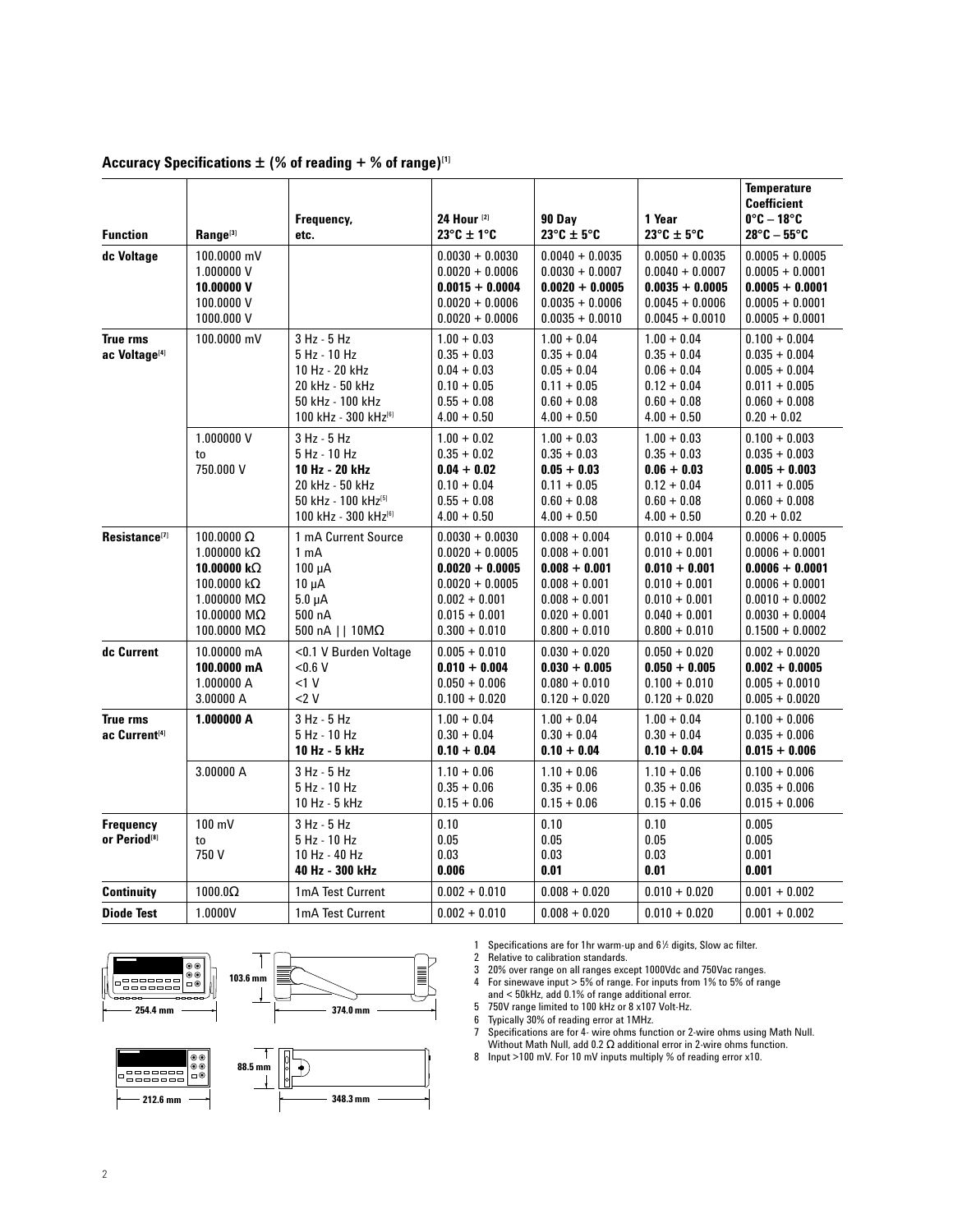### **Measurement Characteristics**

#### **dc Voltage**

| <b>Measurement Method Continuously</b>  |                                                |  |  |
|-----------------------------------------|------------------------------------------------|--|--|
|                                         | Integrating Multi-slope                        |  |  |
|                                         | III A-D Converter                              |  |  |
| A-D Linearity                           | $0.0002\%$ of reading +                        |  |  |
|                                         | 0.0001 % of range                              |  |  |
| Input Resistance                        |                                                |  |  |
|                                         | 0.1V, 1V,10 V ranges Selectable 10 MΩ or       |  |  |
|                                         | $>10,000$ M $\Omega$                           |  |  |
| 100 V, 1000 V ranges 10 M $\Omega$ ± 1% |                                                |  |  |
| <b>Input Bias Current</b>               | $<$ 30pA at 25 $^{\circ}$ C                    |  |  |
| <b>Input Protection</b>                 | 1000 V all ranges                              |  |  |
| dcV:dcV Ratio Accuracy                  |                                                |  |  |
|                                         | V <sub>input</sub> Accuracy +                  |  |  |
|                                         | V <sub>reference</sub> Accuracy                |  |  |
| <b>True rms ac Voltage</b>              |                                                |  |  |
|                                         |                                                |  |  |
| Measurement Method                      | ac coupled True rms -<br>measures the ac       |  |  |
|                                         | component of the input                         |  |  |
|                                         | with up to 400 Vdc of                          |  |  |
|                                         | bias on any range.                             |  |  |
| <b>Crest Factor</b>                     | Maximum of 5:1                                 |  |  |
|                                         | at Full Scale                                  |  |  |
|                                         | Additional Crest Factor Errors (non-sinewave)  |  |  |
|                                         | Crest Factor 1-2                               |  |  |
|                                         | 0.05 % of reading                              |  |  |
|                                         | Crest Factor 2-3                               |  |  |
|                                         | 0.15 % of reading                              |  |  |
|                                         | Crest Factor 3-4<br>0.30 % of reading          |  |  |
|                                         | Crest Factor 4-5                               |  |  |
|                                         | 0.40 % of reading                              |  |  |
| Input Impedance                         | 1 M $\Omega$ ± 2% in parallel                  |  |  |
|                                         | with 100 pF                                    |  |  |
| <b>Input Protection</b>                 | 750Vrms all ranges                             |  |  |
|                                         |                                                |  |  |
| Resistance                              |                                                |  |  |
| Measurement Method Selectable 4-wire or |                                                |  |  |
|                                         | 2-wire Ohms.                                   |  |  |
|                                         | Current source<br>referenced to LO input.      |  |  |
| <b>Maximum Lead Resistance</b>          |                                                |  |  |
| (4-wire)                                | 10% of range per lead                          |  |  |
|                                         | for 100 $\Omega$ and 1k $\Omega$               |  |  |
|                                         | ranges. 1k $\Omega$ per lead                   |  |  |
|                                         | on all other ranges.                           |  |  |
| <b>Input Protection</b>                 | 1000 V all ranges                              |  |  |
| dc Current                              |                                                |  |  |
|                                         |                                                |  |  |
| <b>Shunt Resistance</b>                 | $5\Omega$ for 10 mA,100 mA;                    |  |  |
|                                         | $0.1 \Omega$ for 1 A, 3 A                      |  |  |
| <b>Input Protection</b>                 | <b>Externally accessible</b><br>3 A 250 V Fuse |  |  |
|                                         | Internal 7 A 250 V Fuse                        |  |  |
|                                         |                                                |  |  |

1 For 1kΩ unbalance in LO lead.

2 For power line frequency ± 0.1%.

3 For power line frequency  $\pm$  1% use 40dB or  $\pm$  3% use 30dB.

4 Reading speeds for 60Hz and (50Hz) operation.

5 Maximum useful limit with default settling delays defeated.

6 Speeds are for 41 ⁄2 digits, Delay 0, Auto-zero and Display OFF.

| True rms ac Current                       |                                          |                                             |  |  |
|-------------------------------------------|------------------------------------------|---------------------------------------------|--|--|
|                                           | Measurement Method Direct coupled to the |                                             |  |  |
|                                           | fuse and shunt.                          |                                             |  |  |
|                                           |                                          | ac coupled True rms                         |  |  |
|                                           | measurement                              |                                             |  |  |
|                                           |                                          | (measures the ac                            |  |  |
|                                           | component only).                         |                                             |  |  |
| Shunt Resistance                          | $0.1 \Omega$ for 1 A and<br>3 A ranges   |                                             |  |  |
| Input Protection                          | <b>Externally accessible</b>             |                                             |  |  |
|                                           | 3 A 250 V Fuse                           |                                             |  |  |
|                                           |                                          | Internal 7 A 250 V Fuse                     |  |  |
| <b>Frequency and Period</b>               |                                          |                                             |  |  |
| Measurement Method Reciprocal counting    | technique                                |                                             |  |  |
| <b>Voltage Ranges</b>                     | Same as ac Voltage                       |                                             |  |  |
|                                           | <b>Function</b>                          |                                             |  |  |
| Gate Time                                 | 1 s, 100 ms, or 10 ms.                   |                                             |  |  |
| <b>Continuity / Diode</b>                 |                                          |                                             |  |  |
| Response Time                             |                                          | 300 samples/s with                          |  |  |
|                                           | audible tone                             |                                             |  |  |
| Continuity Threshold                      |                                          | Selectable from 1 $\Omega$ to               |  |  |
|                                           | 1000 $\Omega$                            |                                             |  |  |
| Measurement Noise Rejection 60 (50) Hz[1] |                                          |                                             |  |  |
| dc CMRR                                   | 140 dB                                   |                                             |  |  |
| ac CMRR                                   | 70 dB                                    |                                             |  |  |
| <b>Integration Time</b>                   |                                          | <b>Normal Mode Rejection</b> <sup>[2]</sup> |  |  |
| 100 plc / 1.67 s (2 s)                    | $60 \text{ dB}^{[3]}$                    |                                             |  |  |
| 10 plc / 167 ms (200 ms)                  |                                          |                                             |  |  |
|                                           | $60 \text{ dB}^{[3]}$                    |                                             |  |  |
| 1 plc / 16.7 ms (20 ms)                   |                                          |                                             |  |  |
|                                           | 60 dB                                    |                                             |  |  |
| <1 plc / 3 ms or 800 µs                   | 0 dB                                     |                                             |  |  |
|                                           |                                          |                                             |  |  |
| <b>Operating Characteristics</b> [4]      |                                          |                                             |  |  |
| Function                                  | <b>Digits</b>                            | Readings/s                                  |  |  |
| dcV, dcl, and                             | $6\frac{1}{2}$                           | 0.6(0.5)                                    |  |  |
| Resistance                                | 6½                                       | 6 (5)                                       |  |  |
|                                           | 5½                                       | 60 (50)                                     |  |  |
|                                           | $5\%$                                    | 300                                         |  |  |
|                                           | 4½                                       | 1000                                        |  |  |
| acV, acl                                  | $6\frac{1}{2}$                           | Slow (3Hz)<br>0.15                          |  |  |
|                                           | $6\frac{1}{2}$                           | 1 Medium (20Hz)                             |  |  |
|                                           | 6½                                       | 10 Fast (200Hz)                             |  |  |
|                                           | $6\,\%$                                  | 50[5]                                       |  |  |
| Frequency or                              | 6½                                       | 1                                           |  |  |
| Period                                    | $5\%$                                    | 9.8                                         |  |  |
|                                           | 4½                                       | 80                                          |  |  |
|                                           |                                          |                                             |  |  |

| System Speeds[6]                                                                                                   |                                                                   |  |  |  |  |  |
|--------------------------------------------------------------------------------------------------------------------|-------------------------------------------------------------------|--|--|--|--|--|
| <b>Configuration Rates</b>                                                                                         | 26/s to 50/s                                                      |  |  |  |  |  |
| Autorange Rate<br>(dc Volts)                                                                                       | >30/s                                                             |  |  |  |  |  |
| <b>ASCII readings to RS-232</b>                                                                                    |                                                                   |  |  |  |  |  |
| 55/s                                                                                                               |                                                                   |  |  |  |  |  |
| ASCII readings to GPIB 1000/s                                                                                      |                                                                   |  |  |  |  |  |
| Maximum Internal Trig. Rate<br>1000/s                                                                              |                                                                   |  |  |  |  |  |
| Max. Ext. Trig. Rate to Memory<br>1000/s                                                                           |                                                                   |  |  |  |  |  |
| <b>Triggering and Memory</b>                                                                                       |                                                                   |  |  |  |  |  |
| <b>Reading HOLD Sensitivity</b>                                                                                    |                                                                   |  |  |  |  |  |
|                                                                                                                    | 10%, 1%, 0.1%, or 0.01%<br>of range                               |  |  |  |  |  |
| Samples/trigger                                                                                                    | 1 to 50,000                                                       |  |  |  |  |  |
| <b>Trigger Delay</b>                                                                                               | 0 to 3600 s: 10 µs<br>step size                                   |  |  |  |  |  |
| External Trigger Delay < 1 ms                                                                                      |                                                                   |  |  |  |  |  |
| External Trigger Jitter < 500 µs                                                                                   |                                                                   |  |  |  |  |  |
| Memory                                                                                                             | 512 readings                                                      |  |  |  |  |  |
| <b>Math Functions</b>                                                                                              |                                                                   |  |  |  |  |  |
| (with TTL output)                                                                                                  | NULL, Min/Max/Average, dBm, dB, Limit Test                        |  |  |  |  |  |
| <b>Standard Programming Languages</b>                                                                              |                                                                   |  |  |  |  |  |
| SCPI (IEEE-488.2), Agilent 3478A,<br>Fluke 8840A/42A                                                               |                                                                   |  |  |  |  |  |
| <b>Accessories Included</b>                                                                                        |                                                                   |  |  |  |  |  |
|                                                                                                                    |                                                                   |  |  |  |  |  |
| Test Lead Kit with probe, alligator, and grabber<br>attachments.<br>Operating Manual, Service Manual, test report, |                                                                   |  |  |  |  |  |
| and power cord.                                                                                                    |                                                                   |  |  |  |  |  |
| <b>General Specifications</b>                                                                                      |                                                                   |  |  |  |  |  |
| <b>Power Supply</b>                                                                                                | 100 V/120 V/220 V/                                                |  |  |  |  |  |
|                                                                                                                    | 240 V ±10%                                                        |  |  |  |  |  |
| Power Line Frequency 45 Hz to 66 Hz and                                                                            |                                                                   |  |  |  |  |  |
|                                                                                                                    | 360 Hz to 440 Hz                                                  |  |  |  |  |  |
|                                                                                                                    | Automatically sensed<br>at power-on                               |  |  |  |  |  |
| <b>Power Consumption</b>                                                                                           | 25 VA peak                                                        |  |  |  |  |  |
|                                                                                                                    | (10W average)                                                     |  |  |  |  |  |
|                                                                                                                    | Operating Environment Full accuracy for 0° C to<br>$55^{\circ}$ C |  |  |  |  |  |
|                                                                                                                    | Full accuracy to 80%<br>R.H. at 40° C                             |  |  |  |  |  |
| Storage Environment                                                                                                | $-40^{\circ}$ C to 70° C                                          |  |  |  |  |  |
| Weight                                                                                                             | 3.6 kg (8.0 lbs)                                                  |  |  |  |  |  |
| Safety                                                                                                             | Designed to CSA,<br>UL-1244, IEC-348                              |  |  |  |  |  |
| <b>RFI and ESD</b>                                                                                                 | MIL-461C, FTZ 1046,<br>FCC                                        |  |  |  |  |  |
| <b>Vibration and Shock</b>                                                                                         | MIL-T-28800E, Type III,<br>Class 5 (Sine Only)                    |  |  |  |  |  |
| Warranty                                                                                                           | 3 years                                                           |  |  |  |  |  |